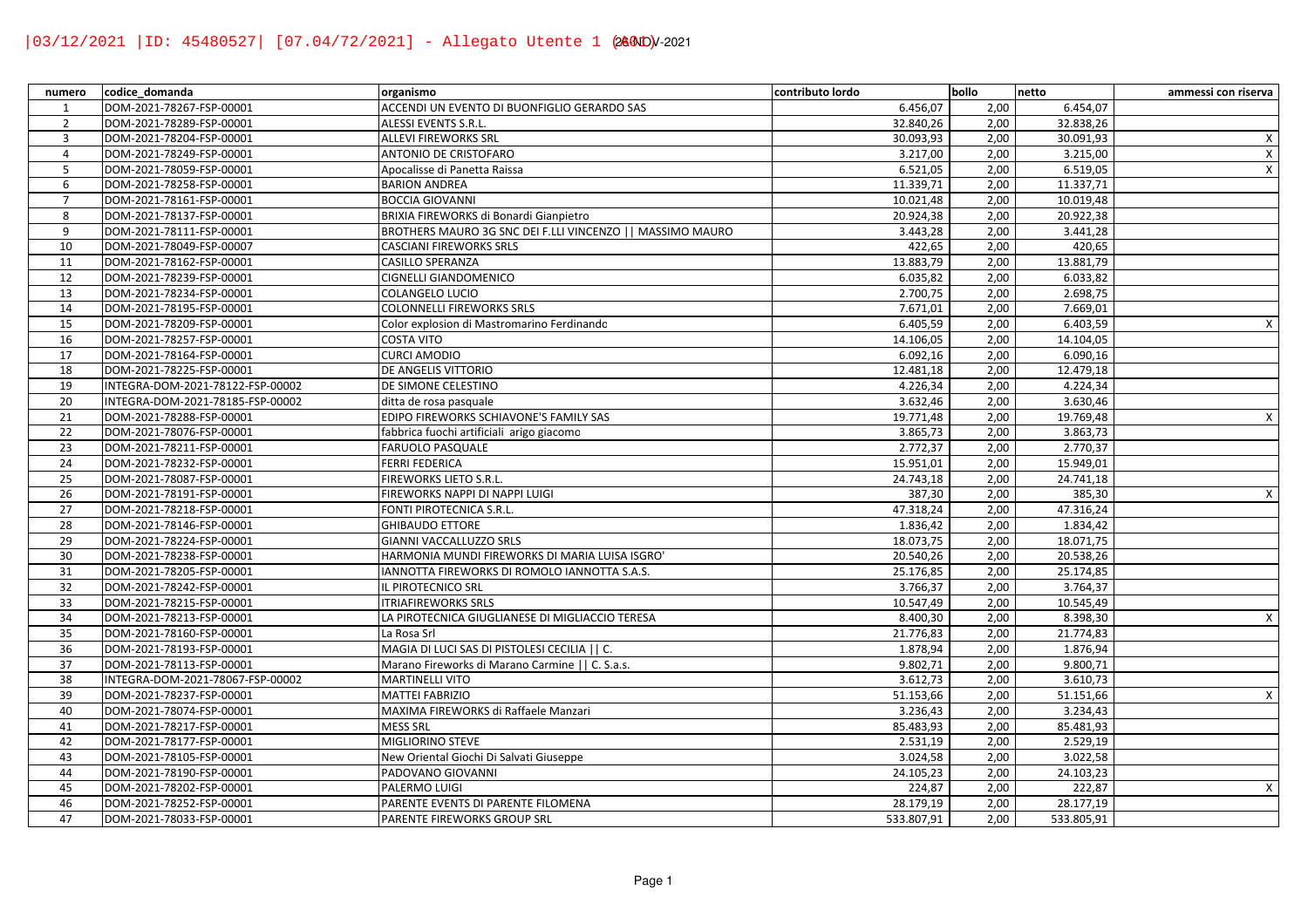| 48 | DOM-2021-78270-FSP-00001         | Pellicani Raffaele                                                  | 7.575,13  | 2,00 | 7.573,13  | X                         |
|----|----------------------------------|---------------------------------------------------------------------|-----------|------|-----------|---------------------------|
| 49 | DOM-2021-78102-FSP-00001         | Picone Fireworks srl                                                | 46.057,34 | 2,00 | 46.055,34 |                           |
| 50 | DOM-2021-78003-FSP-00001         | Pietro Poleggi                                                      | 7.738.30  | 2.00 | 7.736,30  |                           |
| 51 | DOM-2021-78073-FSP-00001         | Piroblu s.r.l.                                                      | 7.019,54  | 2,00 | 7.017,54  |                           |
| 52 | DOM-2021-78196-FSP-00001         | Piroland 90 di Favale Sonia                                         | 4.405,38  | 2,00 | 4.403,38  |                           |
| 53 | DOM-2021-78272-FSP-00001         | PIROLANDIA S.R.L.                                                   | 10.654,21 | 2,00 | 10.652,21 |                           |
| 54 | DOM-2021-78236-FSP-00001         | PIROLUCE SRL                                                        | 38.534,55 | 2,00 | 38.532,55 |                           |
| 55 | DOM-2021-78099-FSP-00001         | PIROS FUOCHI ARTIFICIALI DI COSTA FABIO                             | 17.079,43 | 2,00 | 17.077,43 |                           |
| 56 | DOM-2021-78271-FSP-00001         | pirotecnica 5 stelle srls                                           | 9.459,56  | 2,00 | 9.457,56  |                           |
| 57 | DOM-2021-78064-FSP-00001         | PIROTECNICA ALLEVI SRL                                              | 12.570,30 | 2,00 | 12.568,30 |                           |
| 58 | DOM-2021-78127-FSP-00001         | PIROTECNICA ANSALONE DI ANSALONE ANGELO     C. SAS                  | 4.788,92  | 2,00 | 4.786,92  | Χ                         |
| 59 | DOM-2021-78172-FSP-00001         | PIROTECNICA BENASSI CAV VITTORINO                                   | 25.585,39 | 2,00 | 25.583,39 |                           |
| 60 | DOM-2021-78046-FSP-00001         | Pirotecnica Castelli di Castelli Giovanni                           | 6.694,25  | 2,00 | 6.692,25  |                           |
| 61 | INTEGRA-DOM-2021-78120-FSP-00002 | Pirotecnica Cavour Di Vincenzo Boccia                               | 5.765,82  | 2,00 | 5.763,82  | X                         |
| 62 | DOM-2021-78148-FSP-00001         | PIROTECNICA COLONNELLI SRL                                          | 1.276,67  | 2,00 | 1.274,67  |                           |
| 63 | DOM-2021-78171-FSP-00001         | PIROTECNICA CUCCO DI ANDREA CUCCO                                   | 9.776,58  | 2,00 | 9.774,58  |                           |
| 64 | DOM-2021-78280-FSP-00001         | PIROTECNICA DI FABIO SRL                                            | 5.452,87  | 2,00 | 5.450,87  |                           |
| 65 | DOM-2021-78273-FSP-00001         | Pirotecnica di Mainieri Roberto                                     | 3.546,15  | 2,00 | 3.544,15  |                           |
| 66 | DOM-2021-78097-FSP-00001         | PIROTECNICA IBLEA DI LORENZO MASSARI                                | 4.736,31  | 2,00 | 4.734,31  |                           |
| 67 | DOM-2021-78206-FSP-00001         | PIROTECNICA LANCI SRL                                               | 36.008,34 | 2,00 | 36.006,34 |                           |
| 68 | INTEGRA-DOM-2021-78104-FSP-00002 | PIROTECNICA MARCHIGIANA SRL                                         | 5.968,61  | 2,00 | 5.966,61  | X                         |
| 69 | DOM-2021-78183-FSP-00001         | PIROTECNICA MORSANI SRL                                             | 54.394,87 | 2,00 | 54.392,87 |                           |
| 70 | DOM-2021-78192-FSP-00001         | PIROTECNICA NAZIONALE DI MAINARDI CARMINE                           | 6.255,09  | 2,00 | 6.253,09  |                           |
| 71 | DOM-2021-78228-FSP-00001         | Pirotecnica ortonese di Costanzo Carmine                            | 6.293,47  | 2,00 | 6.291,47  |                           |
| 72 | DOM-2021-78025-FSP-00001         | PIROTECNICA PACE CAV COSTANTINO S.R.L.                              | 16.617,83 | 2,00 | 16.615,83 |                           |
| 73 | INTEGRA-DOM-2021-78094-FSP-00003 | PIROTECNICA PADOVANO S.R.L.S.                                       | 2.711,31  | 2,00 | 2.709,31  |                           |
| 74 | DOM-2021-78265-FSP-00001         | PIROTECNICA PAPA DI PAPA FIORAVANTE   C. - SOCIETA' IN NOME COLLETT | 9.097,81  | 2,00 | 9.095,81  |                           |
| 75 | DOM-2021-78165-FSP-00001         | PIROTECNICA SAN PIO S.R.L.S.                                        | 24.408,16 | 2,00 | 24.406,16 |                           |
| 76 | DOM-2021-78062-FSP-00001         | pirotecnica sarro srls                                              | 4.934,89  | 2,00 | 4.932,89  |                           |
| 77 | DOM-2021-78194-FSP-00001         | PIROTECNICA SCINTILLE DEL VESUVIO 2 DI NAPOLETANO GIOVANNI          | 3.146,26  | 2,00 | 3.144,26  |                           |
| 78 | DOM-2021-78178-FSP-00001         | Pirotecnica Sorrentina S.r.l.                                       | 41.218,69 | 2,00 | 41.216,69 |                           |
| 79 | DOM-2021-78219-FSP-00001         | PIROTECNICA STEFANO NOMARO                                          | 4.175,11  | 2,00 | 4.173,11  |                           |
| 80 | DOM-2021-78276-FSP-00001         | Pirotecnica Tedeschi Mauro                                          | 2.397,76  | 2,00 | 2.395,76  |                           |
| 81 | DOM-2021-78226-FSP-00001         | PIROTECNICA TEORA SRL                                               | 8.352,85  | 2,00 | 8.350,85  |                           |
| 82 | DOM-2021-78184-FSP-00001         | Pirotecnica Verga srl                                               | 7.779,57  | 2,00 | 7.777,57  |                           |
| 83 | DOM-2021-78235-FSP-00001         | PIROTECNICA ZONFRILLI DI GUERRUCCI ANNA LUISA                       | 2.552,44  | 2,00 | 2.550,44  | $\boldsymbol{\mathsf{X}}$ |
| 84 | DOM-2021-78124-FSP-00001         | POZZI FRANCO SRL                                                    | 69.968,34 | 2,00 | 69.966,34 |                           |
| 85 | DOM-2021-78182-FSP-00001         | Prode srl                                                           | 14.334,61 | 2,00 | 14.332,61 |                           |
| 86 | DOM-2021-78143-FSP-00001         | Pyrodreams s.r.l.                                                   | 34.363,99 | 2,00 | 34.361,99 |                           |
| 87 | DOM-2021-78244-FSP-00001         | RAFFAELE PYROTECH SRLS                                              | 25.684,26 | 2,00 | 25.682,26 |                           |
| 88 | DOM-2021-78287-FSP-00001         | Riso Giuseppe                                                       | 4.082,69  | 2,00 | 4.080,69  |                           |
| 89 | DOM-2021-78060-FSP-00001         | RUSSO FACCIAZZA CALOGERO VINCENZO                                   | 5.009,67  | 2,00 | 5.007,67  |                           |
| 90 | INTEGRA-DOM-2021-78016-FSP-00003 | Russo Fireworks                                                     | 5.861,36  | 2,00 | 5.859,36  | X                         |
| 91 | DOM-2021-78187-FSP-00001         | RUSSO GAETANO                                                       | 2.583,14  | 2,00 | 2.581,14  |                           |
| 92 | DOM-2021-78112-FSP-00001         | SALOMONE PANCRAZIO                                                  | 4.711,68  | 2,00 | 4.709,68  |                           |
| 93 | INTEGRA-DOM-2021-78208-FSP-00002 | SANTA BARBARA DEI F.LLI DI CANDIA SRL                               | 823,69    | 2,00 | 821,69    | X                         |
| 94 | DOM-2021-78268-FSP-00001         | <b>SCOTTI BRIGIDA</b>                                               | 8.998,30  | 2,00 | 8.996,30  |                           |
| 95 | DOM-2021-78278-FSP-00001         | <b>SCUDO FAUSTO</b>                                                 | 864,20    | 2,00 | 862,20    | $\mathsf{X}$              |